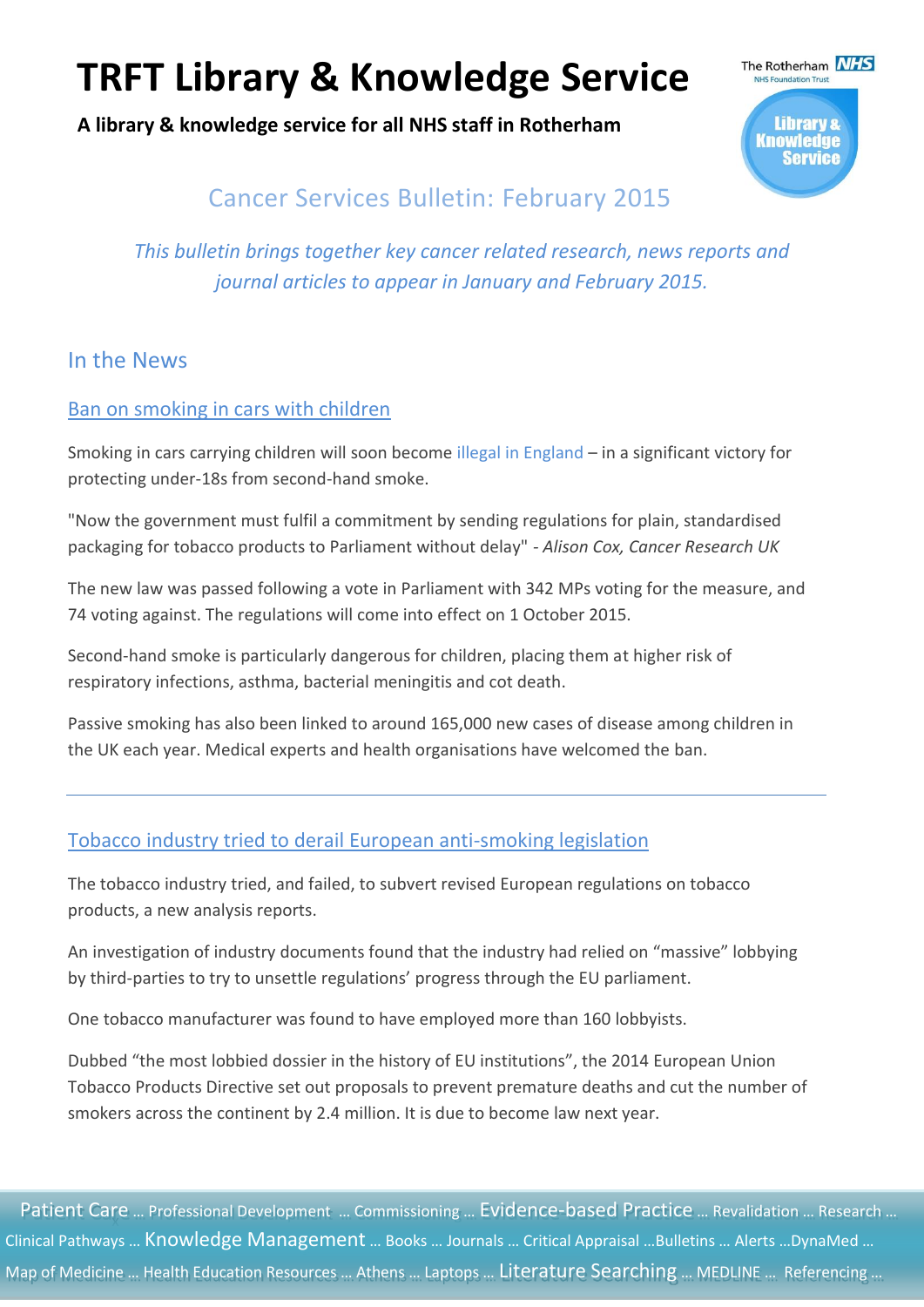**A library & knowledge service for all NHS staff in Rotherham**

### Cancer Services Bulletin: February 2015

The new analysis, published in the journal *[Tobacco Control](http://tobaccocontrol.bmj.com/content/early/2015/02/06/tobaccocontrol-2014-051919)*, also suggests that the tobacco industry's efforts were helped by reforms – known as 'Smart Regulation' – that seemed to have made it easier for corporate interests to influence public health laws.

#### [Cancer referral targets missed for a whole year](http://www.england.nhs.uk/statistics/2015/02/18/provider-based-cancer-waiting-times-for-q3-2014-15/)

Targets to treat patients referred with suspected cancer were missed during every quarter of the last year, [latest NHS England figures](http://www.england.nhs.uk/statistics/2015/02/18/provider-based-cancer-waiting-times-for-q3-2014-15/) show.

According to government guidelines, the NHS in England aims to treat at least 85 per cent of patients within 62 days of being referred by a GP with suspected cancer.

But only 83.8 per cent did so during the period from October to December.

This was a slight increase on the 83.5 per cent seen during the previous three months, but means that the target was missed during the all four quarters of 2014.

#### [Cancer Taskforce Announced](http://www.england.nhs.uk/2015/01/11/beat-cancer/)

NHS England has announced a [new independent taskforce](http://www.england.nhs.uk/2015/01/11/beat-cancer/) to develop a five-year action plan for cancer services which aims to improve survival rates and save thousands of lives. It has also launched a major new programme to test innovative ways of diagnosing cancer more quickly at more than 60 sites across the country, and committed a further £15m over three years to evaluate and treat patients with a type of modern radiotherapy.

The taskforce has been asked to deliver the vision set out in the NHS Five Year Forward View, which calls for action on three fronts: better prevention; swifter diagnosis; and better treatment, care and aftercare for all those diagnosed with cancer. NICE will now use the Council's findings to update its Social Value Judgements document, which outlines the principles for the development of NICE guidance.

#### Financial incentives may boost quit rates in pregnant smokers

Pregnant women who are offered a financial incentive are more likely to quit smoking, research published in the BMJ suggests.

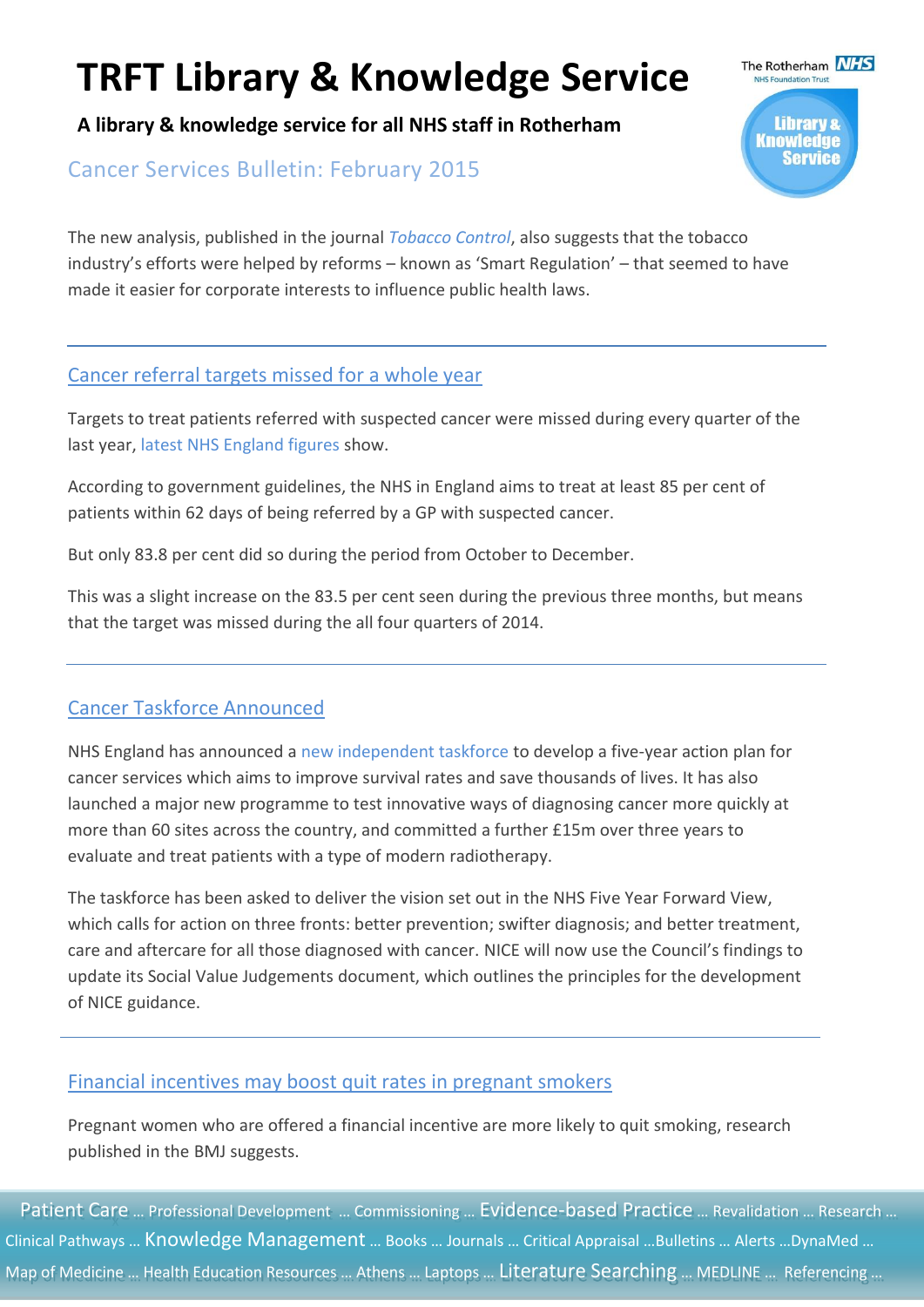**A library & knowledge service for all NHS staff in Rotherham**

### Cancer Services Bulletin: February 2015

Nearly a quarter (23 per cent) of those who were offered financial incentives alongside NHS support successfully quit during their pregnancy compared to just under one in 10 (nine per cent) who were offered normal NHS support alone.

The Rotherham **NHS** 

**Library &** Knowledge

The Scottish study, led by Professor David Tappin, of the University of Glasgow, and Professor Linda Bauld, from the University of Stirling, assigned 612 pregnant smokers into two groups at random.

One group received shopping vouchers worth up to £400 if they used normal stop smoking services and quit the habit during pregnancy. The other group was offered only standard stop smoking services.

Twenty-six women from the second group quit smoking (nine per cent), while this number jumped to 69 for those who offered the reward - some 23 per cent.

Those in the vouchers group were also more likely to remain non-smokers 12 months on, with 15 per cent staying smoke free compared with just four per cent in the control group.

Link to the research: Tappin, D., et al (2015). *[Financial incentives for smoking cessation in](http://www.bmj.com/content/bmj/350/bmj.h134.full.pdf)  [pregnancy: randomised controlled trial](http://www.bmj.com/content/bmj/350/bmj.h134.full.pdf)* BMJ, 350 (Jan 27)

## [NHS increases budget for cancer drugs fund from to an expected £340 million in](http://www.england.nhs.uk/2015/01/12/cancer-drug-budget/)  [2015/16.](http://www.england.nhs.uk/2015/01/12/cancer-drug-budget/)

The [NHS Cancer Drugs Fund](http://www.england.nhs.uk/2015/01/12/cancer-drug-budget/) (CDF) has published the outcome of its review of drugs included in the Fund. The budget for the CDF will grow from £200 million in 2013/14, to £280 million in 2014/15, and an estimated £340 million from April 2015. This represents a total increase of 70 per cent since August 2014. The CDF review will also create projected savings of approximately £80 million through a combination of negotiated price reductions and improved clinical effectiveness. NHS England states that if action had not been taken to review the CDF drugs list, the Fund is projected to have grown to around £420 million next year, necessitating offsetting cuts in other aspects of cancer treatment such as radiotherapy, cancer diagnoses, cancer surgery, and other important NHS services for other patient groups.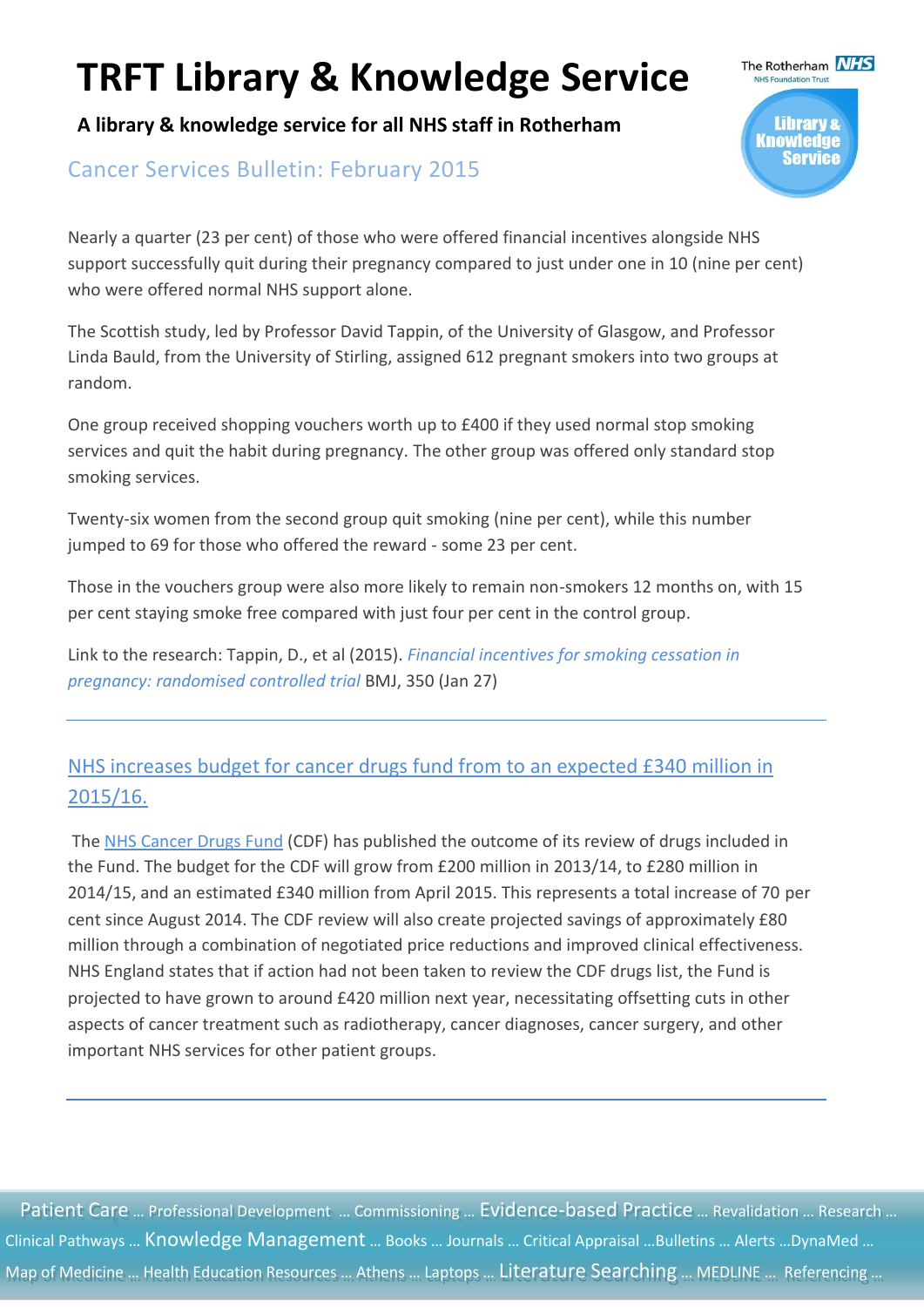**A library & knowledge service for all NHS staff in Rotherham** Cancer Services Bulletin: February 2015

#### [Persistent heartburn may be a sign of cancer, campaign warns](http://www.nhs.uk/be-clear-on-cancer/oesophagogastric-cancer/home)

People with persistent heartburn are being urged to visit their GP as it may be a sign of cancer, according to a new campaign by Public Health England (PHE).

Although most people experience occasional heartburn, those suffering from heartburn most days over an extended period – three weeks or more – are being advised to visit their doctor.

The new ['Be Clear on Cancer'](http://www.nhs.uk/be-clear-on-cancer/oesophagogastric-cancer/home) campaign highlights two possible symptoms of oesophageal or stomach cancer - persistent heartburn or difficulty swallowing food.

### [Cancer deaths in youngsters drop by nearly 60 per cent in 40 years](http://www.cancerresearchuk.org/about-us/cancer-news/press-release/2015-01-22-cancer-deaths-in-youngsters-drop-by-nearly-60-per-cent-in-40-years)

Cancer deaths in children and young people have fallen by 58 per cent in the past 40 years, according to new figures announced by Cancer Research UK.

Progress in treating the disease has led to this unprecedented drop among youngsters aged 24 and under, with around 1,300 deaths each year in the mid-1970s dropping to around 550 deaths today. The steepest decline was in leukaemia, where the average number of deaths dropped by 39 per cent in the past 10 years, falling from around 180 deaths each year to around 110.

The new figures are announced as the charity launches *[Cancer Research UK Kids & Teens](http://www.cancerresearchuk.org/support-us/donate/kidsandteens)* – an ongoing campaign to fund more research to find better, kinder treatments and cures to beat cancer in younger people sooner.

#### [NAO report shows progress in improving cancer services and outcomes.](http://www.nao.org.uk/report/progress-in-improving-cancer-services-and-outcomes/)

The Department of Health, its arms length bodies and the NHS have made progress in improving cancer services since 2010, according to the National Audit Office. However, significant variations in outcomes and access to services persist across England, indicating that there is considerable scope for further improvement.

Since the NAO last reported on cancer services, in 2010, overall outcomes for cancer patients have continued to improve. For example, the proportion of people surviving for one year and five years after diagnosis has increased to 69% (for those diagnosed in 2012) and 49% (for those diagnosed in 2008) respectively. However, data on 5-year survival rates published in 2013 (for

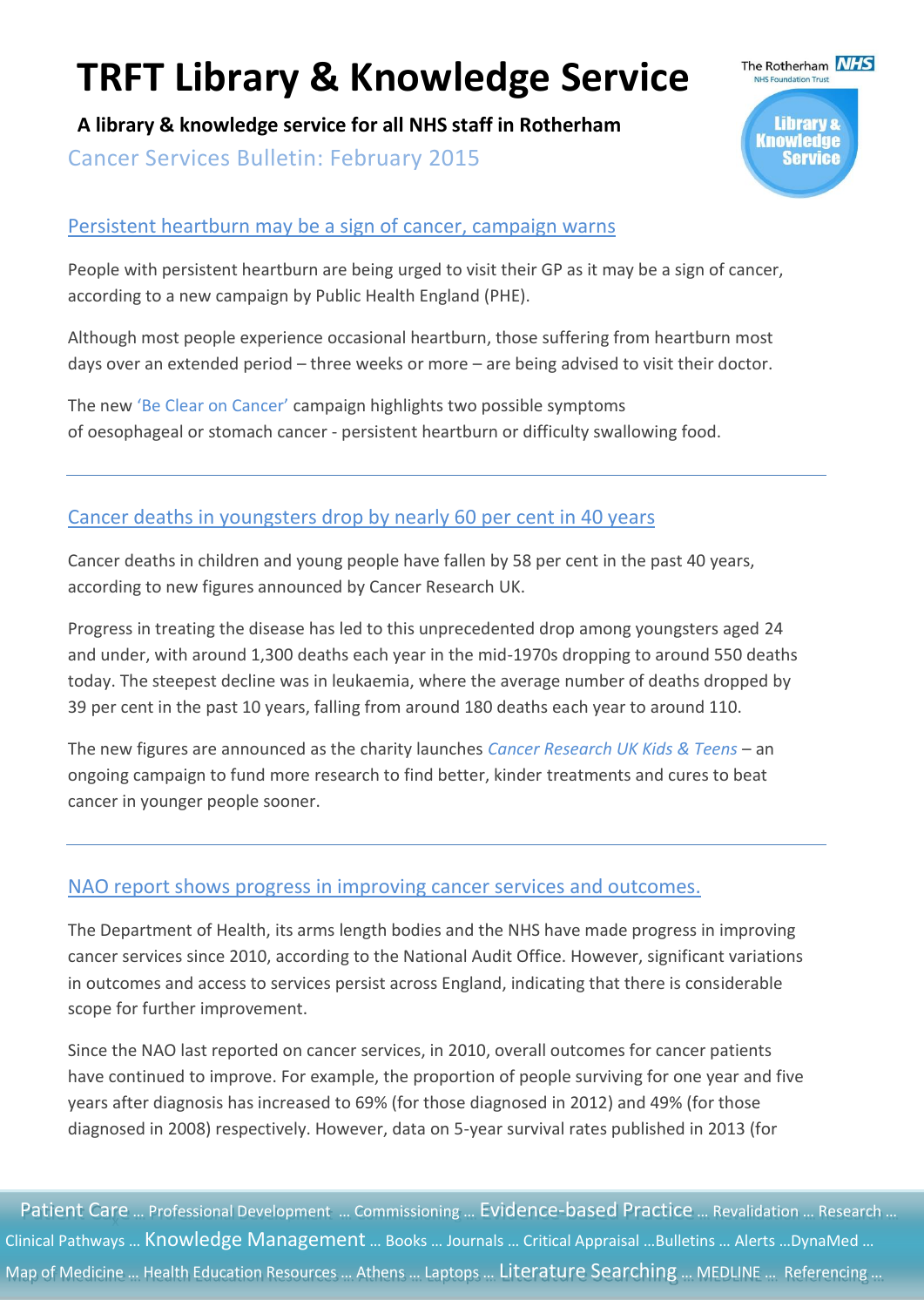**A library & knowledge service for all NHS staff in Rotherham**

Cancer Services Bulletin: February 2015

those diagnosed between 2000 and 2007) showed that survival rates remained about 10% lower than the European average.

Read the full report [here](http://www.nao.org.uk/wp-content/uploads/2015/01/Progress-improving-cancer-services-and-outcomes-in-England.pdf)

#### [Majority of public unaware of alcohol's link with cancer](http://www.cancerresearchuk.org/about-us/cancer-news/news-report/2015-01-07-majority-of-public-unaware-of-alcohols-link-with-cancer-0)

More than half of the British public are unaware of the link between alcohol consumption and cancer, according to a survey from the [Alcohol Health Alliance UK \(AHA\)](https://www.rcplondon.ac.uk/projects/alcohol-health-alliance-uk)

The UK- wide poll found that just 47 per cent of people were aware of any connection between alcohol and the disease.

But an overwhelming majority (83 per cent) would back further nutritional and health information on alcohol labelling.

The results from the survey of 3077 people showed that nine in 10 (91 per cent) think that clarifying the health impacts of alcohol is important. But when challenged over their current knowledge, just under one in three (31 per cent) of people successfully acknowledged the links between alcohol and breast cancer.

This stretched to half of people being aware of the links in relation to mouth or throat cancer.

The AHA is calling for health labelling to be made a legal requirement for alcohol products.

Its campaign is pushing for every alcohol product to clearly describe its nutritional, calorie and alcohol content as well as make it clear through labelling that the safest option for pregnant women is to avoid alcohol consumption entirely.

### Lung

## ['Liquid biopsies' could help spot genetic faults in lung cancer](http://www.cancerresearchuk.org/about-us/cancer-news/news-report/2015-02-27-liquid-biopsies-could-help-spot-genetic-faults-in-lung-cancer)

Blood samples could offer an alternative to tumour biopsies in lung cancer patients, according to European researchers. Experts believe the findings could aid future research by overcoming the difficulty of accessing some tumour samples.

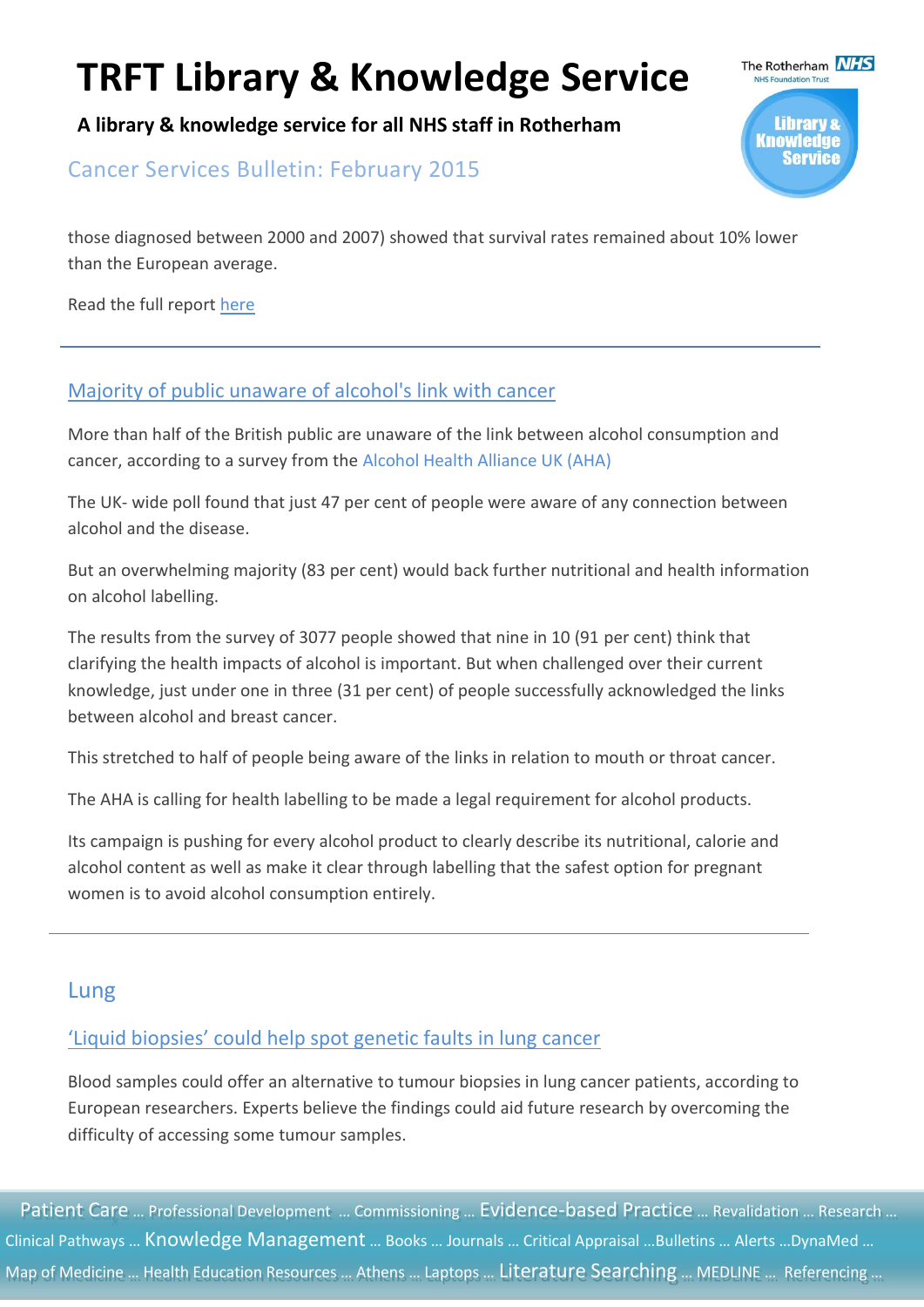**A library & knowledge service for all NHS staff in Rotherham**

## Cancer Services Bulletin: February 2015

The researchers analysed blood samples from patients with advanced non-small-cell lung cancer and looked for 'circulating free DNA' – bits of DNA shed from tumour cells that can be isolated from the blood. They found that the tumour DNA present in blood samples could be used to identify different types of tumour-causing genetic faults in a gene called EGFR.

The study published in the journal *JAMA Oncology*, analysed blood samples from 97 patients who took part in the EURTAC clinical trial. In 78 per cent of the blood samples tested, two important genetic faults were successfully identified.

Link to the research: Karachaliou N. et al. (2015). *[Association of EGFR L858R Mutation in](http://oncology.jamanetwork.com/article.aspx?articleid=2120916)  [Circulating Free DNA With Survival in the EURTAC Trial,](http://oncology.jamanetwork.com/article.aspx?articleid=2120916)* JAMA Oncology.

#### Breast

### Women back idea of more breast screens for those at high risk of cancer

Most women (85 per cent) would back the idea of more frequent breast screening if they are at higher genetic risk of developing breast cancer, according to research published today by *The Breast*.

Fewer women (60 per cent) would be happy to be screened less often if they were found to be at lower risk

More than 940 women from across the UK were asked for their views on the possibility of tailoring breast screening to people's genetic risk in a study funded by Cancer Research UK and The Eve Appeal. Two-thirds (66 per cent) supported the idea of adjusting the frequency of screening on the basis of risk.

The NHS breast screening programme offers routine mammograms based on age, rather than genetic risk. All women between 50 and 70 are invited for screening every three years, and women over 70 can request screening if they wish, because older women are at increased risk of the disease. Women with a strong family history of breast cancer may be offered a different pattern of screening.

Link to the research: Susanne F Meisel et al – *[Adjusting the frequency of mammography screening](http://www.thebreastonline.com/article/S0960-9776(15)00016-8/pdf)  [on the basis of genetic risk: Attitudes among women in the UK](http://www.thebreastonline.com/article/S0960-9776(15)00016-8/pdf)*. Breast. 2015 Feb [Epub ahead of print]

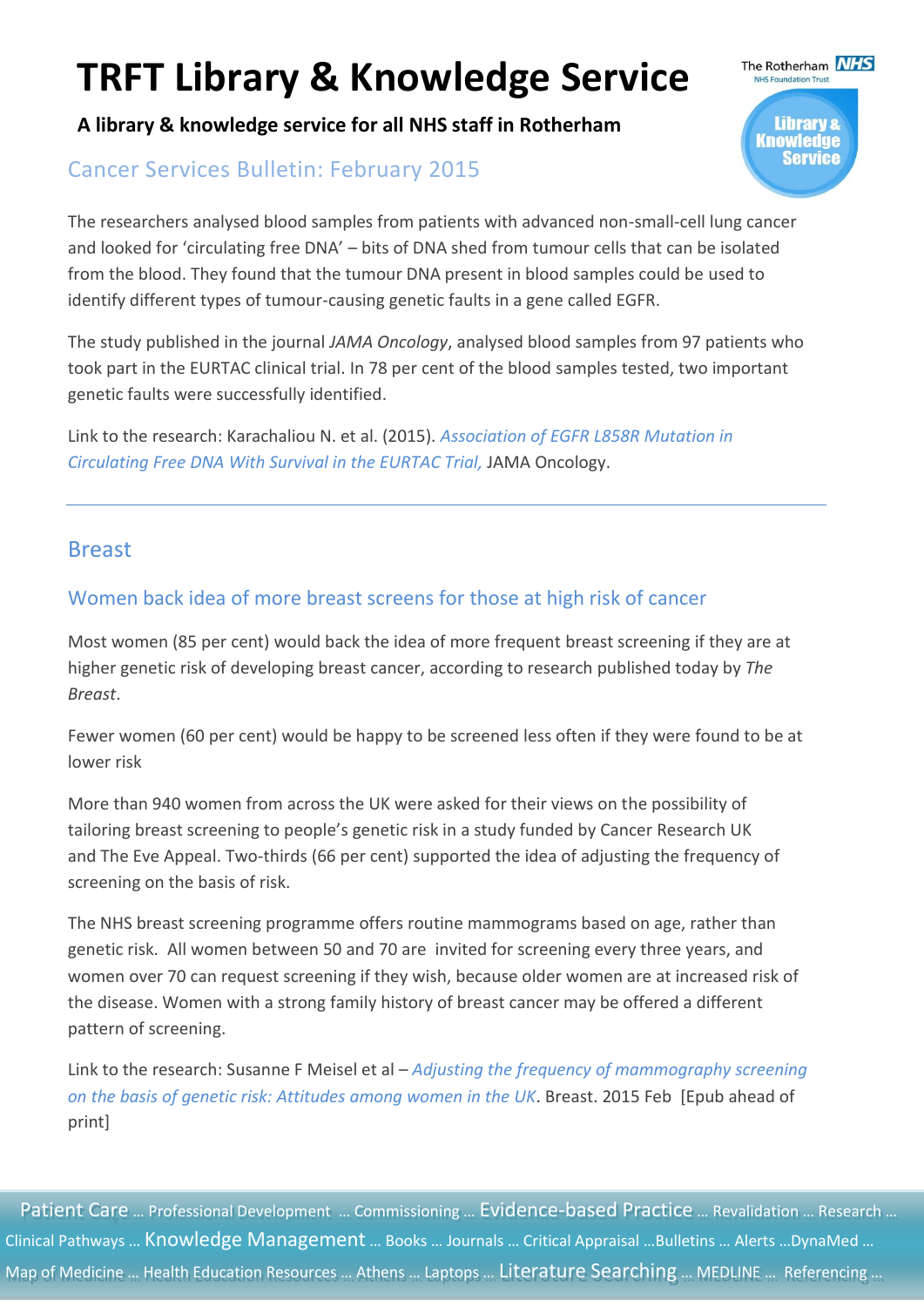**A library & knowledge service for all NHS staff in Rotherham**



## Cancer Services Bulletin: February 2015

### Prostate

### ['Targeted' biopsy could better identify aggressive prostate cancers](http://www.cancerresearchuk.org/about-us/cancer-news/news-report/2015-01-29-targeted-biopsy-could-better-identify-aggressive-prostate-cancers)

An experimental biopsy procedure appears to be more effective than the current tests in identifying 'high-risk' prostate cancers, according to a US clinical trial.

If confirmed in larger studies, the results could lead to fewer men subsequently having more invasive tests that they may not need.

'Targeted' biopsies use a combination of ultrasound and MRI scans to try to ensure a more accurate sample, compared with the current biopsy method.

To test whether targeted biospies were indeed more effective, 1,003 men were enrolled in a clinical study at the National Cancer Institute at the National Institutes of Health in Bethesda, Maryland, between 2007 and 2014.

The men had already received results indicating prostate cancer via other preliminary tests either high levels of prostate-specific antigen (PSA), or abnormal rectal examination results - often despite previous negative biopsies.

After undergoing an imaging procedure to highlight any suspected areas of prostate cancer, they were then offered both standard and targeted biopsy - allowing a comparison of both methods.

Both methods were comparable when identifying prostate cancer overall - 469 patients were identified by standard biopsy and 461 by targeted biopsy - and in two thirds of cases, both methods gave the same result.

But when detecting high-risk cancers, targeted biopsy identified 30 per cent more instances of aggressive tumours - 173 to 122 - than standard biopsy.

It also highlighted fewer low-risk cancers.

Link to the research: Siddiqui, M., et al. (2015). *[Comparison of MR/Ultrasound Fusion](http://jama.jamanetwork.com/article.aspx?articleid=2091987)–Guided [Biopsy With Ultrasound-Guided Biopsy for the Diagnosis of Prostate Cancer](http://jama.jamanetwork.com/article.aspx?articleid=2091987)* JAMA, 313 (4)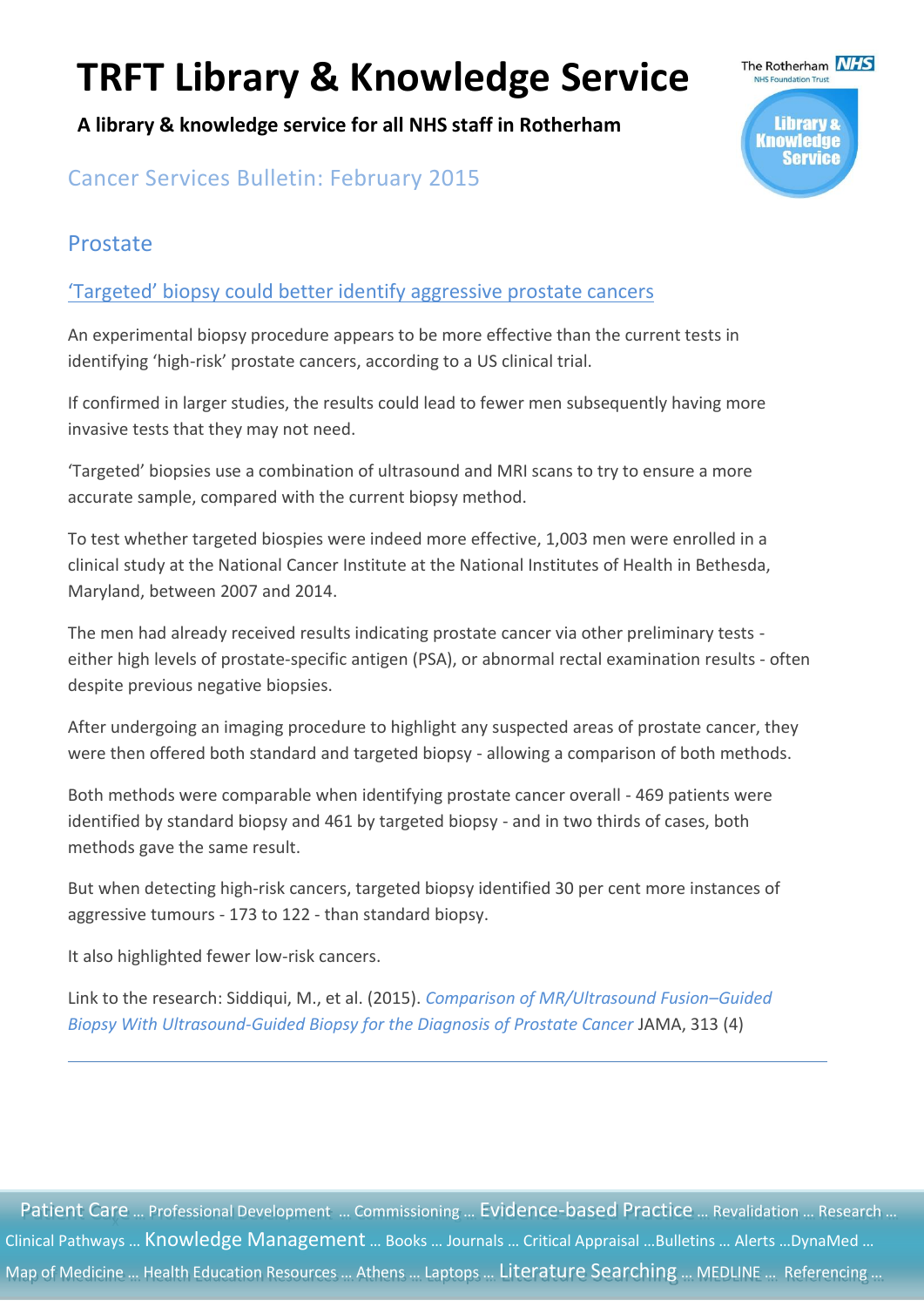**A library & knowledge service for all NHS staff in Rotherham**

## Cancer Services Bulletin: February 2015



## New health care delivery model for prostate cancer care results in better patient outcomes

A comprehensive, population-based regional health care management program for men with prostate cancer has led to improved outcomes, according to a study. "While prostate cancer is the second-leading cause of cancer death among men, providing high quality care for men living with prostate cancer presents a challenge," said the study's lead author. "Increased survival rates have made prostate cancer similar to other chronic conditions, which means we need ongoing management strategies that span the natural history and clinical course of the disease."

Link to the research: Loo, R.K. et al *[The Continuum of Prostate Cancer Care: An Integrated](http://www.urologypracticejournal.com/article/S2352-0779(14)00152-6/abstract)  [Population Based Model of Health Care Delivery](http://www.urologypracticejournal.com/article/S2352-0779(14)00152-6/abstract)*. *Urology Practice*, 2015; 2 (2)

#### Bowel

## More than a third of people with abnormal results drop out of bowel cancer screening

Almost 40 per cent of people who have abnormal results from bowel cancer screening tests and are referred for further investigation ignore their next screening invitation two years later, according to a [study](http://www.nature.com/bjc/journal/vaop/ncurrent/full/bjc2014569a.html) published in the British Journal of Cancer.

In contrast, just 13 per cent of those who had a normal result did not continue with screening.

The Research looked at almost 40,000 people's behaviour to find out if their experience of bowel cancer screening affected the likelihood of doing the same test two years later.

Lead author, Dr Siu Hing Lo from the Health Behaviour Research Centre at UCL, said: "Our research has identified a small but high risk group who are failing to continue with bowel cancer screening tests. We urgently need to understand why people are dropping out of bowel cancer screening and not attending the follow up investigations as we know the test saves lives."

Link to the research: Lo et al. *Predictors of repeat participation in the NHS bowel cancer screening programme.* British Journal of Cancer.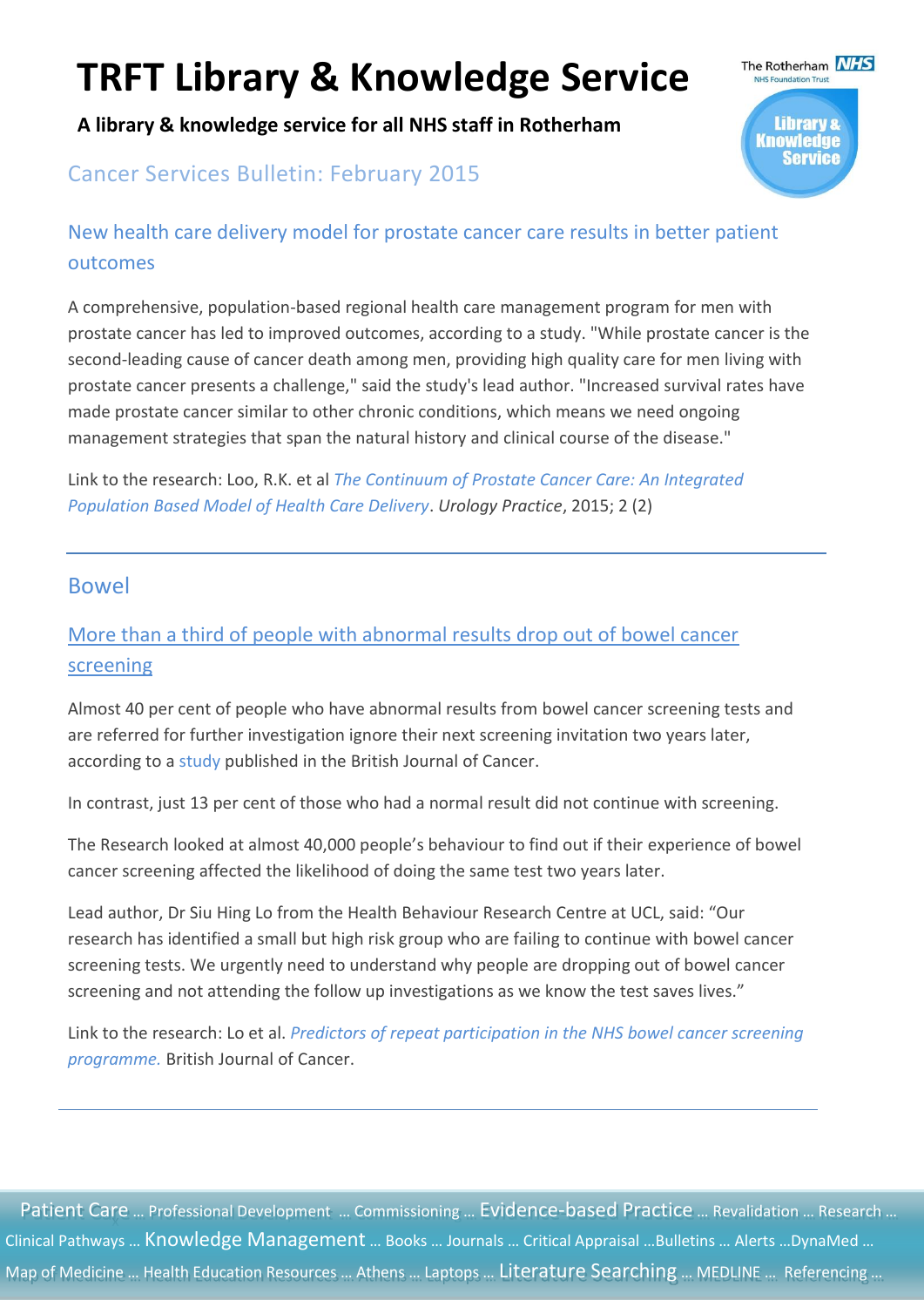**A library & knowledge service for all NHS staff in Rotherham**



## Cancer Services Bulletin: February 2015

## Skin

### [Study confirms long-term benefits of melanoma immunotherapy](http://www.cancerresearchuk.org/about-us/cancer-news/news-report/2015-02-24-study-confirms-long-term-benefits-of-melanoma-immunotherapy-0)

A long-term follow up of people on an international clinical trial has confirmed the benefit of immunotherapy for certain patients with advanced (stage 3 or 4) melanoma.

More than 18 per cent of patients were still alive five years after being treated with ipilimumab (Yervoy) in combination with a chemotherapy drug called dacarbazine.

This compared to fewer than nine per cent who were treated with chemo alone.

Ipilimumab is one of a new class of cancer treatments that target the immune system, and works by homing in on a molecule found on immune cells called CTLA-4. This relieves the molecular 'brakes' on a patient's immune system, allowing it to attack their cancer.

The study, which began recruiting patients 2006 – including several from the UK - also confirmed low rates of serious side-effects among patients who took the drug long-term.

The latest analysis "represents one of the longest follow-up survival analyses of an approved treatment for advanced melanoma", according to its authors, who published their findings in the *Journal of Clinical Oncology.*

Link to the research: Maio M. (2015). *[Five-Year Survival Rates for Treatment-Naive Patients With](http://jco.ascopubs.org/content/early/2015/02/18/JCO.2014.56.6018.abstract)  [Advanced Melanoma Who Received Ipilimumab Plus Dacarbazine in a Phase III Trial](http://jco.ascopubs.org/content/early/2015/02/18/JCO.2014.56.6018.abstract)* Journal of Clinical Oncology

## Pancreatic

### [Pancreatic cancer has four distinct types](http://www.cancerresearchuk.org/about-us/cancer-news/press-release/2015-02-25-pancreatic-cancer-has-four-distinct-types)

Researchers have found that pancreatic cancer can be split into four unique types, a discovery that could be used to improve treatments for the disease, according to a study published in Nature. The four subgroups were classified as having DNA that was stable, locally rearranged, scattered and unstable.

The international team of scientists, including Cancer Research UK researchers, found that these four types were created when large chunks of DNA are shuffled around. The team also identified the genes that could be damaged in this way.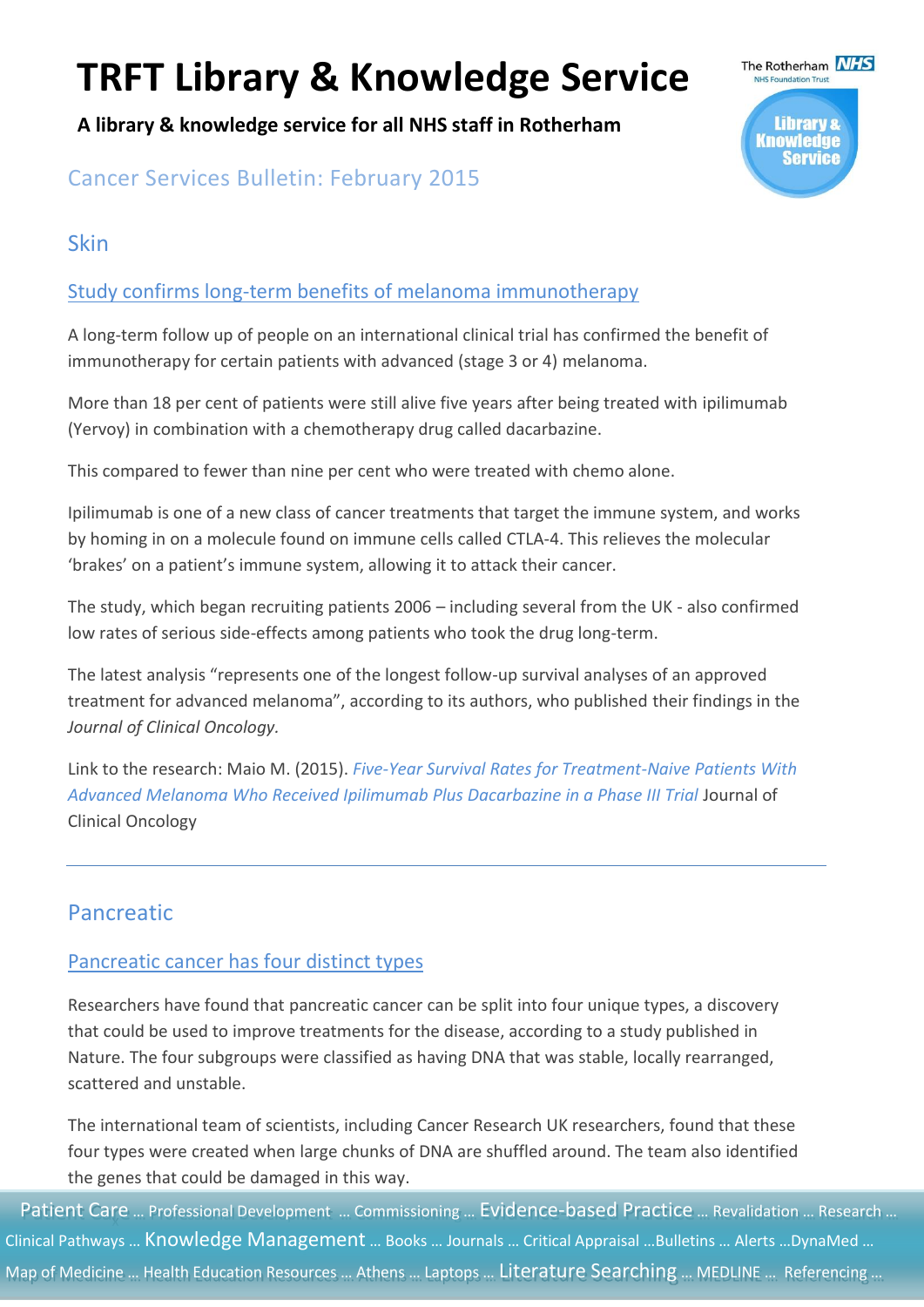**A library & knowledge service for all NHS staff in Rotherham**

### Cancer Services Bulletin: February 2015

These four disease types are based on the extent of the cancer's genetic shuffling, with the tumours classified depending on the frequency, location and types of DNA rearrangements.

This shuffling of chunks of DNA causes genetic chaos with genes deleted, wrongly switched on and off or entirely new versions being created.

Among the genetic faults found are some that could potentially be targeted with existing drugs. The study also suggests which pancreatic cancer patients may benefit from platinum-based drugs – these are commonly used chemotherapy treatments, typically used for testicular or ovarian cancer. So far these drugs have had limited impact in pancreatic cancer but the researchers found that a handful of patients who had 'unstable' chromosome rearrangements and defects in the DNA repair pathways could potentially benefit, sometimes showing exceptional improvement.

Link to the research: Waddell, N. et al, '*[Whole Genomes Redefine the Mutational Landscape of](http://www.nature.com/nature/journal/v518/n7540/full/nature14169.html)  [Pancreatic Cancer'](http://www.nature.com/nature/journal/v518/n7540/full/nature14169.html)*. *Nature*, 2015.

#### Liver

#### [Statin Use Associated With Reduced Risk of Liver Cancer Among Those in the UK](http://jnci.oxfordjournals.org/content/107/4/djv009)

In a nested-case control study of individuals living in the UK, a part of the world with a relatively low incidence of liver cancer, statin use is associated with a decreased risk of liver cancer, according to a new study published February. Data from the United Kingdom's Clinical Practice Research Database was analysed and included 1195 liver cancer cases diagnosed between 1988 and 2011 and 4640 control patients. They found statin use was associated with a reduced risk of liver cancer overall. This relationship was strongest among current users.

The authors conclude, "the results of the current study suggest that use of statins among persons at high risk of developing liver cancer, even in low-risk settings, may have a net cancer protective effect."

Link to the research:. Mcglynn, K. A. et al. *[Statin Use and Risk of Primary Liver Cancer in the](http://jnci.oxfordjournals.org/content/107/4/djv009.full.pdf+html)  [Clinical Practice Research Datalink](http://jnci.oxfordjournals.org/content/107/4/djv009.full.pdf+html)*. JNCI: Journal of the National Cancer Institute*.* February 2015

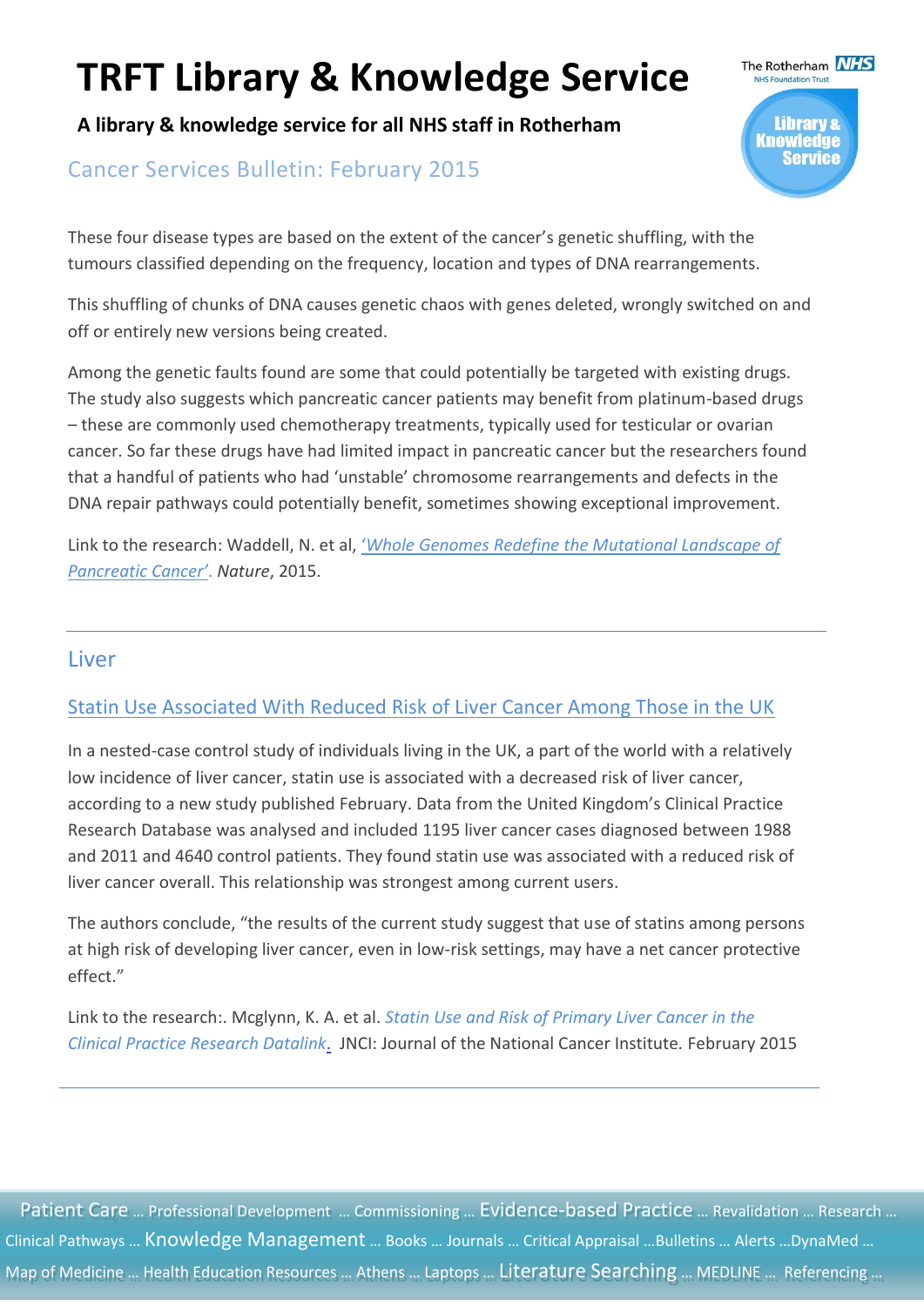**A library & knowledge service for all NHS staff in Rotherham**

Cancer Services Bulletin: February 2015

### Bladder

[Urine test could lead to better treatment of bladder cancer](http://www.ncbi.nlm.nih.gov/pubmed/25719831)

Researchers at the University of Birmingham believe that a simple urine test could help to guide clinicians in the treatment of bladder cancer patients.

Being able to reliably identify those patients with the most aggressive cancers early via urine tests, and expediting aggressive therapeutic strategies, may significantly improve outcomes. The scientists believe that the validation of two urinary biomarkers could spell a new way of tailoring treatment.

Patient management has changed little over the last three decades, so it is hoped that this research, published in *British Journal of Cancer*, will prove to be a step forward for the field with a view to providing improved care for each patient.

Link to the research: *[Protein shedding in urothelial bladder cancer: prognostic implications of](http://www.nature.com/bjc/journal/vaop/ncurrent/pdf/bjc201521a.pdf)  [soluble urinary EGFR and EpCAM](http://www.nature.com/bjc/journal/vaop/ncurrent/pdf/bjc201521a.pdf)*. Bryan, R.T et al. British Journal of Cancer Advance online Feb 2015